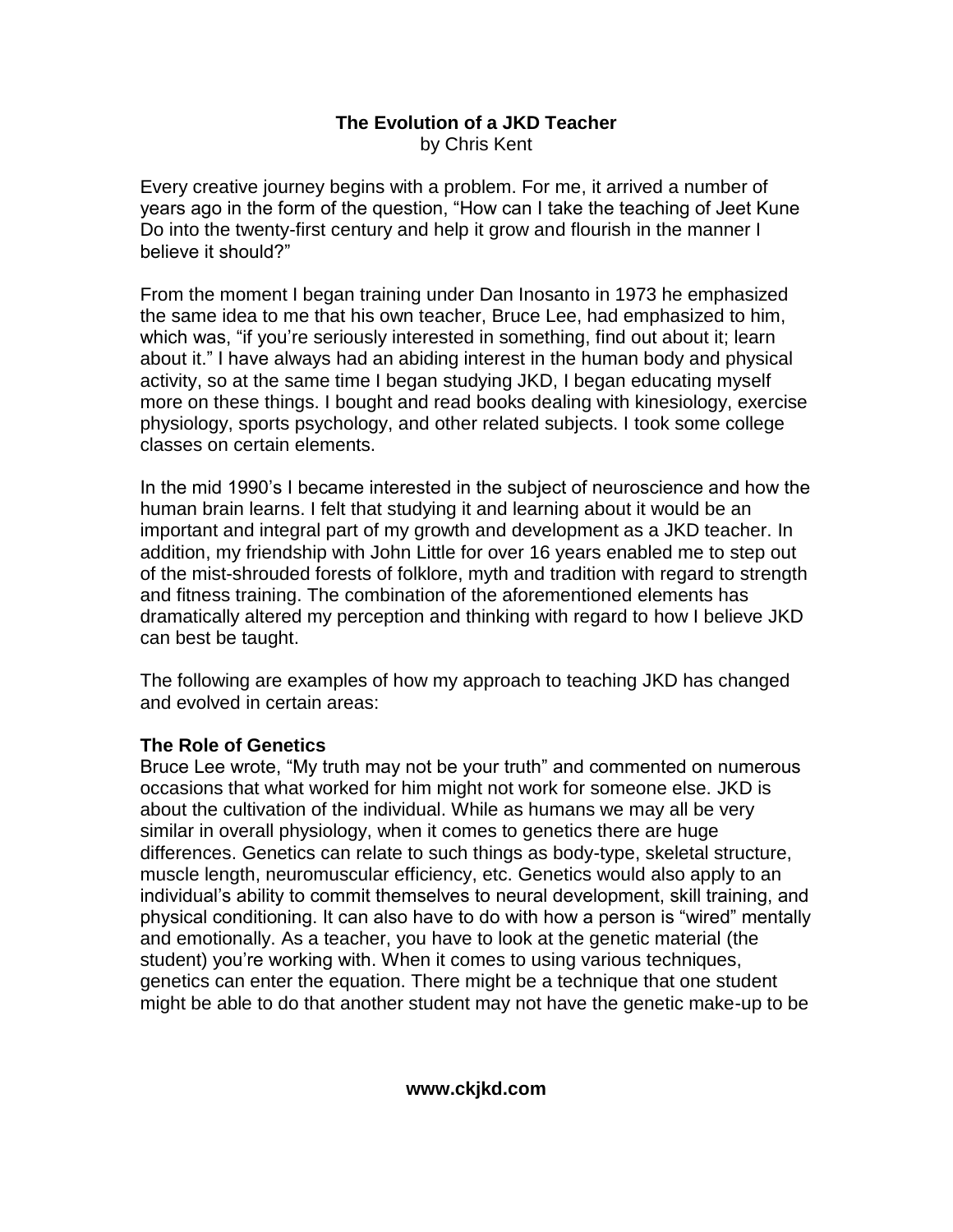able to execute at the same level. Perhaps they lack the requisite size, speed or power to use it with true effectiveness. I don't tell that student, "Keep working on it until you can do it." I have them find a better way to make it work.

If you arbitrarily teach everyone to respond to an attack in the same manner, such as, "Just use a foot obstruction followed by a straight blast" well, it may work for some people but be unsuccessful for others. This doesn't mean that they shouldn't understand the use of the foot obstruction or straight blast (i.e. - in case they have to deal with an opponent attempting to use it against them). But their psychological make-up might be such that it may not be in their nature to want to close and blast someone.

# **Different Learning Styles**

Learning comes in three forms: visual, auditory, and kinesthetic, and people often have different learning styles. Some rely primarily on one type of learning while others utilize a combination or two (i.e. - visual/kinesthetic). Visual learners need to observe and see how something is done over and over numerous times. Auditory learners require lots of verbal description and directions. Kinesthetic learners prefer to just do something over and over again, learning by a sense of body-feel (kinesthetic perception) as they go along. For this reason as a teacher you have to be able to teach one thing several different ways to ensure that what you're teaching is comprehended by each student.

# **Skill-Conditioning vs. Physical-Conditioning**

It is essential make a clear delineation between skill conditioning and physical conditioning. Learning martial art is primarily neural. While there is obviously a certain amount of physicality involved, it's still primarily about the development of skill. Furthermore, it's about taking those skills and moving them from volition to reflex action, so that they're instantly accessible, ready and able to be used under pressure in high-energy, highly-adrenalized situations (such as a fight).

Skill conditioning is a neurological event that readies the martial artist to be able to perform a skill, technique or action, or betters the martial artist in the performance of whatever skill, technique, or action they need to do. In other words it's the mechanics. You can do it as often as you want and the more you do it the better you get at it. (Remember, we are talking about "purposeful practice," not just random, hit-or-miss training). But it isn't a demanding physiological event.

Physical conditioning, on the other hand, is demanding muscular metabolic work that stimulates the body, or prompts the body to produce physiological change. This includes such things as strengthening the muscles and joints of the body.

## **www.ckjkd.com**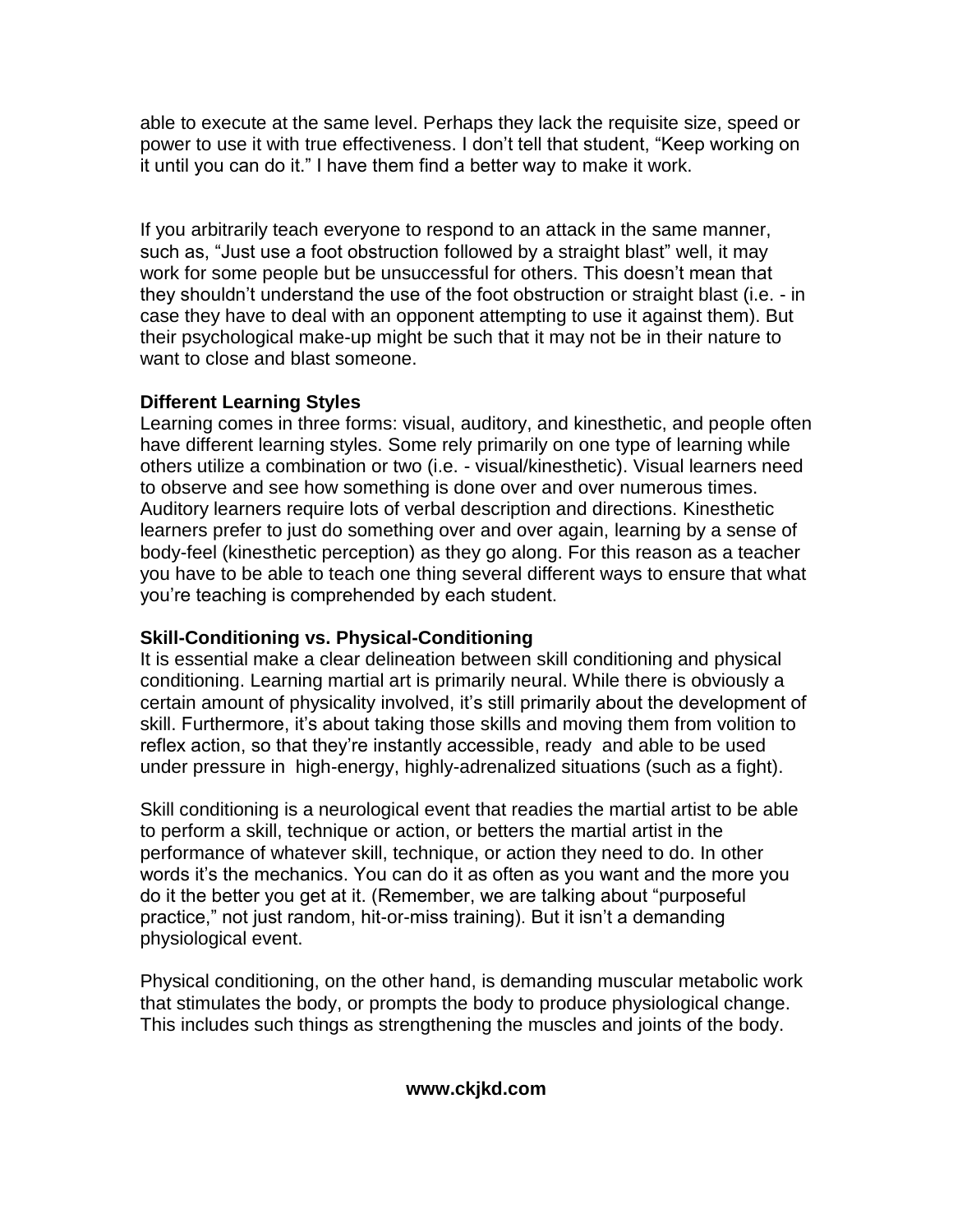I don't try to make the student's martial art skill training physical conditioning. For instance, I don't have students do conditioning exercises that imitate or mimic movements they use when practicing JKD. Nor do I have them do things such as punching with heavier gloves or wearing weights strapped on their ankles while kicking (even though I myself promoted the use of such things when I originally co-wrote "Jun Fan/Jeet Kune Do - The Textbook.") in order to supposedly make them faster.

Another change I made is with regard to the development of what is referred to as "fatigued skill sets." If you engage in skill practice for too long you develop two different styles; a fresh style and a tired style, which involve two different pathways between your nervous system and your muscles. There was a time when I sometimes used to have my students practice a fine skill at the end of a workout, when they were very tired. I did this based on the theory that doing so would result in the students developing such things as more economical use of motion and force, as well as teaching them how to do something when they were very tired. What I found out was that they were in fact learning a "fatigued skill set" which was different than when the skill set they used when they were fresh.

## **Skill Specificity**

Skills are always very specific to the activity that you're doing. As such, a student's training should replicate exactly or as closely as possible the situation in which the action will be used. In our case we're talking about a fight or combative situation, and the bottom line is that we can only get so close to reality. We cannot, for example, go around poking our fingers into a training partner's eye or kicking them full force in the groin or knee. If we do, not only will we not have any training partners, we will also probably end up getting sued. As the majority of us don't have someone who can create special types of dummies that we can stick our fingers into the eyes of or kick full power in the groin, our only recourse is to practice our skill training on equipment that will allow us to develop the speed, power, accuracy, etc. so that we know we could break a knee or inflict serious damage if needed. Even then though, the drills should try to replicate as closely as possible the actual event.

# **Training**

When I look at a particular training method or drill, I examine it from the perspective of risk versus benefit ratio. Unfortunately a lot of martial artists these days are at much greater risk of being hurt in their training sessions in which they are preparing for possible combative situations than they are in actual combative situations. The idea is to train hard, but also train intelligently.

## **The Role of "Processing Time"**

Neuroscience tells us that much of what we learn cannot be processed consciously, it happens too fast. We need time to process it. After each new

## **www.ckjkd.com**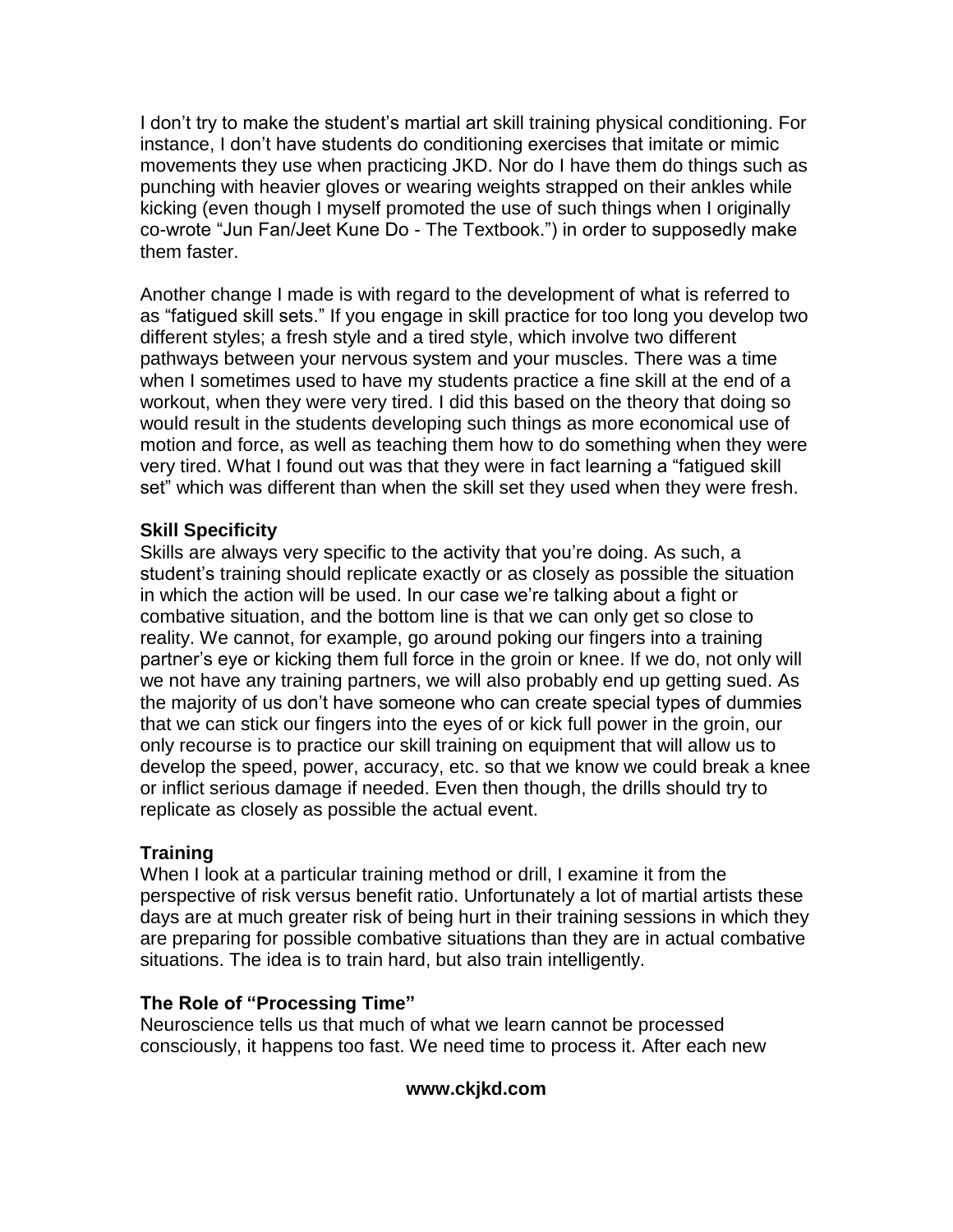learning experience, we need time for the learning to "imprint." (It's been shown that new physical skills can take up to six hours to solidify and that during that time other new learning can contaminate the learning process). The "gym mentality" of cramming more content into each minute of a training session, or moving from immediately one piece of learning to the next, virtually guarantees that little will be learned or retained. It's funny because I remember my teacher, Dan Inosanto, telling me years ago that with relation to teaching students, "If you don't want people to get anything, flood them with material, because they won't be able to remember it." He was not advising me to do such a thing, simply explaining what would happen as a result. It's important to encourage "personal processing time" after learning new material. One way of doing this is to take short breaks at certain intervals during the workout during which time students can reflect upon or discuss what they've just learned.

#### **Conclusion**

It has been said that Jeet Kune Do is both and 'art' and a 'science.' The same can also be said with regard to teaching JKD. It too, is an art and a science. For me, teaching JKD is about teaching the science behind the art. In the same way that JKD is not a one-size-fits-all art, there is not a one-size-fits-all approach to teaching it either. Everyone who teaches brings something unique to the process. No two people teach exactly the same way, and no two students are alike. It's not just about WHAT you present as a teacher, but HOW you present it. If we want or expect the art and philosophy of JKD to remain both cutting-edge and innovative, it will require teachers and instructors who are themselves, creative, cutting-edge, and innovative. I'm not talking about someone who simply goes from one art to another or who studies several arts simultaneously, but someone who is deeply involved in the whole JKD process.

As professionals, we must become engaged in systemic, action research. We need to develop new teaching strategies and utilize teaching programs that encourage the attitude of curiosity and problem-solving rather than dissuade it, and that promote the idea of self-development in each student from the moment they begin training. We need to develop assessment methods that allow us to ascertain how each student learns best.

Paul Romer, noted economist, commented, "Ideas are non-rival goods. When knowledge spreads from person to person, that knowledge isn't diminished or worn out like material objects… The thing about ideas is that they naturally inspire new ones. When ideas are shared, the possibilities do not add up, they multiply." We need to promote and encourage the open exchange of information and ideas amongst JKD instructors. We need to understand and utilize concepts such as "horizontal sharing" (people sharing knowledge across fields), which will allow us to bridge knowledge fields by taking ideas and approaches from one

#### **www.ckjkd.com**